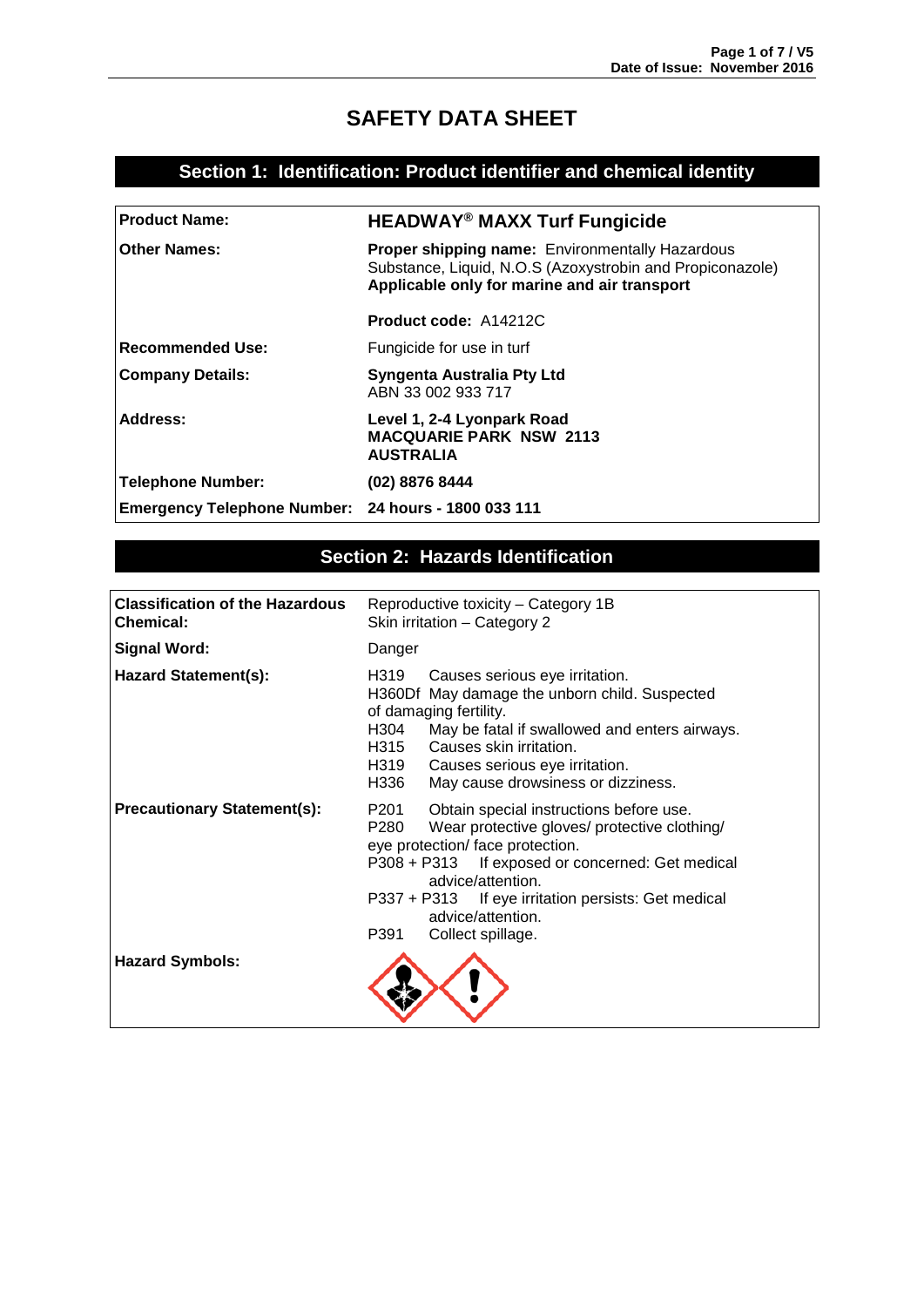# **Section 3: Composition and information on ingredients**

| <b>SUBSTANCE</b>                            |              |               |
|---------------------------------------------|--------------|---------------|
| <b>Chemical Identity of Pure Substance:</b> | Azoxystrobin | Propiconazole |
| Synonym:                                    | ICI5504      | CGA64250      |
| <b>CAS Number:</b>                          | 131860-33-8  | 60207-90-1    |

| <b>MIXTURE</b>                                   |                          |                              |
|--------------------------------------------------|--------------------------|------------------------------|
| <b>Chemical Identity of Ingredients</b>          | <b>CAS No</b>            | <b>Proportion</b><br>(% w/v) |
| Azoxystrobin                                     | 131860-33-8              | 6.2                          |
| Propiconazole                                    | 60207-90-1               | 10.4                         |
| Tetrahydrofurfuryl alchohol                      | 97-99-4                  | >60                          |
| Other ingredients determined not to be hazardous | $\overline{\phantom{0}}$ | to 100                       |

|                                                               |                                                                                                                                                                                            | <b>Section 4: First Aid Measures</b>                                                                                                                                                          |
|---------------------------------------------------------------|--------------------------------------------------------------------------------------------------------------------------------------------------------------------------------------------|-----------------------------------------------------------------------------------------------------------------------------------------------------------------------------------------------|
|                                                               |                                                                                                                                                                                            |                                                                                                                                                                                               |
| <b>Description of Necessary</b><br><b>First Aid Measures:</b> | In case of poisoning by any exposure route contact a doctor or<br>Poisons Information Centre on 131 126.<br>Have the product label or SDS with you when calling or going for<br>treatment. |                                                                                                                                                                                               |
|                                                               | Ingestion:                                                                                                                                                                                 | If swallowed, seek medical advice immediately. DO<br>NOT induce vomiting                                                                                                                      |
|                                                               | Eye contact:                                                                                                                                                                               | Rinse immediately with plenty of water, also under<br>the eyelids, for at least 15 minutes. Remove<br>contact lenses. Immediate medical attention is<br>required                              |
|                                                               | <b>Skin contact:</b>                                                                                                                                                                       | Take off all contaminated clothing immediately.<br>Wash off immediately with plenty of water. If skin<br>irritation persists, call a doctor. Wash contaminated<br>clothing before re-use      |
|                                                               | Inhalation:                                                                                                                                                                                | Remove to fresh air. If breathing is irregular or<br>stopped, administer artificial respiration. Keep<br>patient warm and at rest. Call a doctor or Poisons<br>Information Centre immediately |
| <b>Poisoning Symptoms:</b>                                    | Poisoning symptoms in laboratory animals were non-specific                                                                                                                                 |                                                                                                                                                                                               |
| <b>Medical Advice:</b>                                        | There is no specific antidote available. Treat symptomatically                                                                                                                             |                                                                                                                                                                                               |

## **Section 5: Fire Fighting Measures**

| <b>Suitable Extinguishing Media:</b> | <b>Small fires</b><br>Use water spray, alcohol resistant foam, dry chemical or<br>carbon dioxide<br>Large fires<br>Use alcohol resistant foam or water spray<br>DO NOT use a solid water stream as it may scatter and spread<br>fire |
|--------------------------------------|--------------------------------------------------------------------------------------------------------------------------------------------------------------------------------------------------------------------------------------|
| <b>Hazards from Combustion</b>       | As the product contains combustible organic components, fire                                                                                                                                                                         |
| <b>Products:</b>                     | will produce dense black smoke containing hazardous products                                                                                                                                                                         |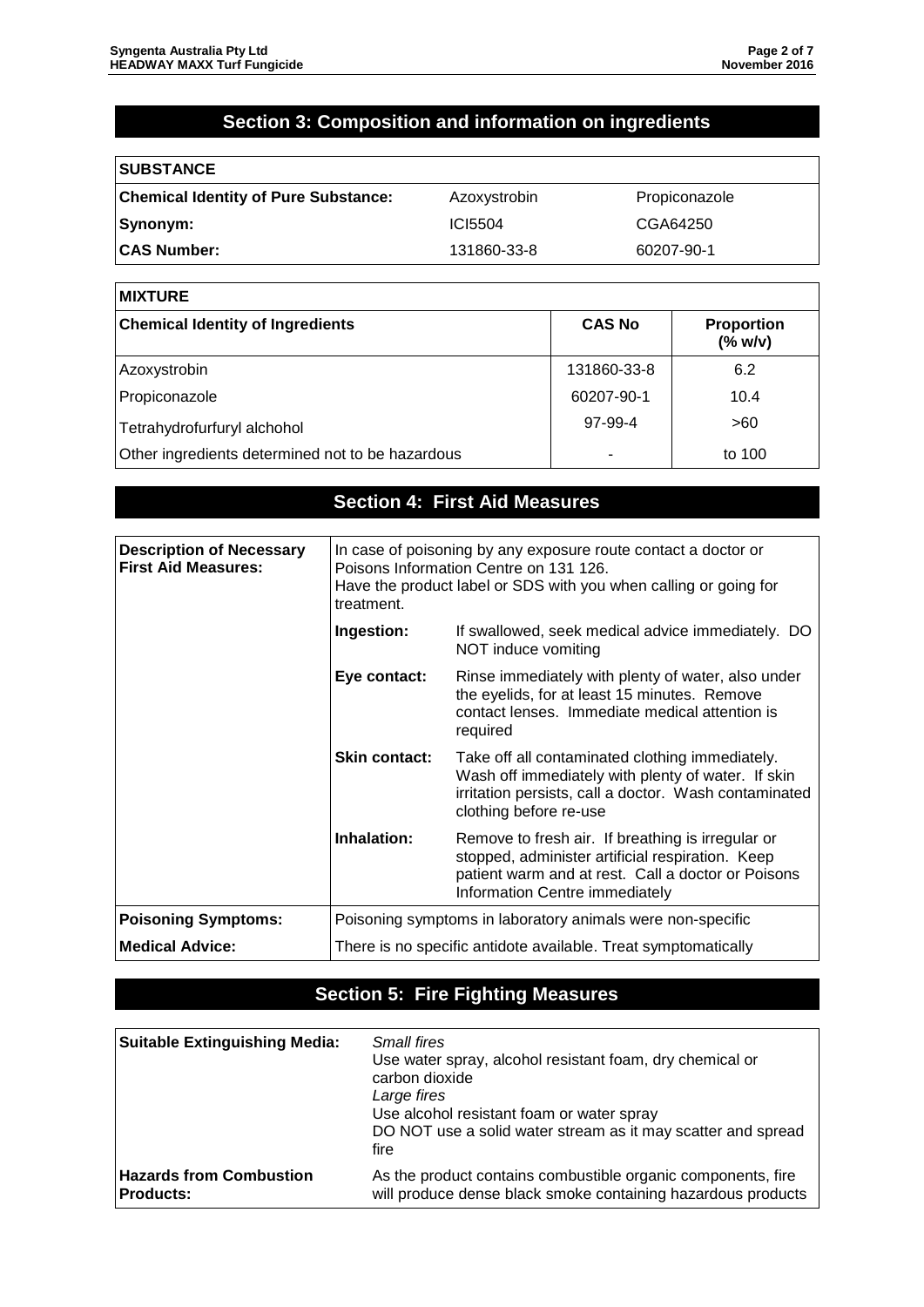|                                                                           | of combustion (see Section 10). Exposure to decomposition<br>products may be a hazard to health                                                                                                                    |
|---------------------------------------------------------------------------|--------------------------------------------------------------------------------------------------------------------------------------------------------------------------------------------------------------------|
| <b>Special Protective Precautions</b><br>and Equipment for Fire Fighters: | Wear full protective clothing and self contained breathing<br>apparatus.<br>DO NOT allow runoff from fire fighting to enter drains or water<br>courses. Cool closed containers exposed to fire with water<br>spray |
|                                                                           |                                                                                                                                                                                                                    |

## **Section 6: Accidental Release Measures**

| <b>Emergency Procedures:</b>                                         | In case of spillage it is important to take all steps necessary to<br>Avoid eye and skin contact<br>$\bullet$<br>Avoid contamination of waterways                                                                                                                                                                                                                                                                                                                                                                                                                                                                                                                                                                                                                                                                                                                                                            |
|----------------------------------------------------------------------|--------------------------------------------------------------------------------------------------------------------------------------------------------------------------------------------------------------------------------------------------------------------------------------------------------------------------------------------------------------------------------------------------------------------------------------------------------------------------------------------------------------------------------------------------------------------------------------------------------------------------------------------------------------------------------------------------------------------------------------------------------------------------------------------------------------------------------------------------------------------------------------------------------------|
| <b>Methods and Materials for</b><br><b>Containment and Clean Up:</b> | <b>Procedure for spill</b><br>Keep all bystanders away<br>(1)<br>Wear goggles, half face-piece respirator with organic<br>(2)<br>vapour/gas cartridge or canister, full length clothing and<br>elbow-length chemical resistant gloves<br>Reposition any leaking containers so as to minimise further<br>(3)<br>leakage<br>Dam and absorb spill with an absorbent material (eg sand<br>(4)<br>or soil)<br>Shovel the absorbed spill into drums<br>(5)<br>Disposal of the absorbed material will depend upon the<br>(6)<br>extent of the spill<br>For quantities up to 50 L of product bury in a secure<br>landfill site<br>For quantities greater than 50 L seek advice from the<br>$\bullet$<br>manufacturer (use emergency contact number below)<br>before attempting disposal. Contain in a secure<br>location until disposal method is established<br>Decontaminate spill area using hydrated lime<br>(7) |

| <b>Section 7: Handling And Storage</b> |                                                                                                                                                                                                                                                                                                                                                                                                                                                                                                                                                                                                                                                                                                                                                                                                                                                |  |
|----------------------------------------|------------------------------------------------------------------------------------------------------------------------------------------------------------------------------------------------------------------------------------------------------------------------------------------------------------------------------------------------------------------------------------------------------------------------------------------------------------------------------------------------------------------------------------------------------------------------------------------------------------------------------------------------------------------------------------------------------------------------------------------------------------------------------------------------------------------------------------------------|--|
|                                        |                                                                                                                                                                                                                                                                                                                                                                                                                                                                                                                                                                                                                                                                                                                                                                                                                                                |  |
| <b>Precautions for Safe Handling:</b>  | Harmful if inhaled. Will irritate the eyes. DO NOT inhale spray<br>mist. Avoid contact with eyes. When opening the container,<br>preparing product for use and using the product wear:<br>cotton overalls buttoned to the neck and wrist (or equivalent<br>clothing)<br>elbow-length chemical resistant gloves<br>face shield or goggles<br>If applying by hand wear:<br>cotton overalls buttoned to the neck and wrist over normal<br>clothing<br>elbow-length chemical resistant gloves<br>face shield or goggles<br>half facepiece respirator with organic vapour/gas cartridge or<br>canister<br>If product gets in eyes wash it out immediately with water. Wash<br>hands after use. After each day's use wash gloves, respirator (if<br>rubber wash with detergent and warm water), face shield or<br>goggles and contaminated clothing. |  |
| <b>Conditions for Safe Storage:</b>    | Store in the closed, original container in a cool, well ventilated<br>area. DO NOT store for prolonged periods in direct sunlight.                                                                                                                                                                                                                                                                                                                                                                                                                                                                                                                                                                                                                                                                                                             |  |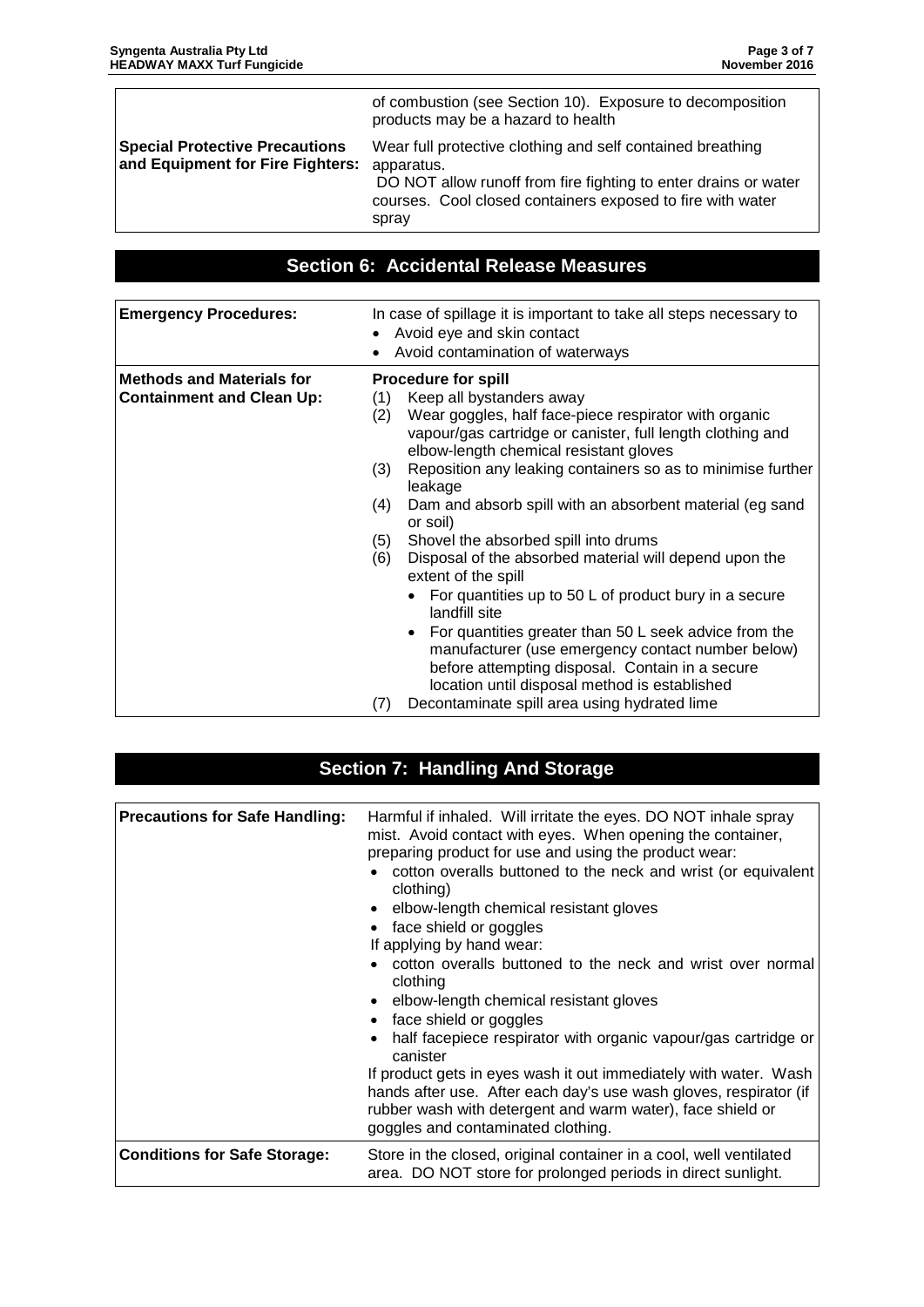## **Section 8: Exposure controls and personal protection**

#### **ALWAYS READ AND FOLLOW THE LABEL INSTRUCTIONS AND WARNINGS**

| <b>National Exposure Standards:</b>   | No exposure standard allocated                                                                                                                                        |                                                                                                                                                                                                                                                                                                                                                                                                                                                                                                                                                                                                                                                                                    |            |
|---------------------------------------|-----------------------------------------------------------------------------------------------------------------------------------------------------------------------|------------------------------------------------------------------------------------------------------------------------------------------------------------------------------------------------------------------------------------------------------------------------------------------------------------------------------------------------------------------------------------------------------------------------------------------------------------------------------------------------------------------------------------------------------------------------------------------------------------------------------------------------------------------------------------|------------|
| <b>Syngenta Exposure Standards:</b>   | Component                                                                                                                                                             | Exposure limit                                                                                                                                                                                                                                                                                                                                                                                                                                                                                                                                                                                                                                                                     | Value type |
|                                       | Azoxystrobin                                                                                                                                                          | 2 mg/m $3$                                                                                                                                                                                                                                                                                                                                                                                                                                                                                                                                                                                                                                                                         | <b>TWA</b> |
|                                       | Propiconazole                                                                                                                                                         | 8 mg/m $3$                                                                                                                                                                                                                                                                                                                                                                                                                                                                                                                                                                                                                                                                         | TWA        |
| <b>Biological Limit Values:</b>       | No biological limits allocated                                                                                                                                        |                                                                                                                                                                                                                                                                                                                                                                                                                                                                                                                                                                                                                                                                                    |            |
| <b>Engineering Controls:</b>          |                                                                                                                                                                       | No special requirements. Product is used outdoors                                                                                                                                                                                                                                                                                                                                                                                                                                                                                                                                                                                                                                  |            |
| <b>Personal Protective Equipment:</b> | clothing)<br>$\bullet$<br>face shield or goggles<br>If applying by hand wear:<br>clothing<br>face shield or goggles<br>canister<br>goggles and contaminated clothing. | Harmful if inhaled. Will irritate the eyes. DO NOT inhale spray<br>mist. Avoid contact with eyes. When opening the container,<br>preparing product for use and using the product wear:<br>cotton overalls buttoned to the neck and wrist (or equivalent<br>elbow-length chemical resistant gloves<br>cotton overalls buttoned to the neck and wrist over normal<br>elbow-length chemical resistant gloves<br>half facepiece respirator with organic vapour/gas cartridge or<br>If product gets in eyes wash it out immediately with water. Wash<br>hands after use. After each day's use wash gloves, respirator (if<br>rubber wash with detergent and warm water), face shield or |            |

### **Section 9: Physical And Chemical Properties**

| Appearance:                                    | Light yellow to brown<br>liquid | <b>Boiling Point/Range:</b>    | Not available                                               |
|------------------------------------------------|---------------------------------|--------------------------------|-------------------------------------------------------------|
| Odour:                                         | Ether                           | <b>Freezing/Melting Point:</b> | Not available                                               |
| pH:                                            | 4–8 at 1% $w/v$                 | Solubility:                    | Not available                                               |
| <b>Vapour Pressure:</b>                        | Not known                       | Density:                       | 1.088 $g/cm^{3}$                                            |
| <b>Vapour Density:</b>                         | Not known                       |                                |                                                             |
|                                                |                                 |                                |                                                             |
| <b>Flash Point:</b>                            | 78 $\degree$ C at 752 mmHg      | <b>Explosive Properties:</b>   | Not explosive                                               |
| <b>Upper and Lower</b>                         | Not available                   | <b>Oxidising Properties:</b>   | Not oxidising                                               |
| <b>Flammable (Explosive)</b><br>Limits in Air: |                                 | <b>Combustibility:</b>         | Combustible                                                 |
| <b>Ignition Temperature:</b>                   | $265\degree C$                  | <b>Corrosiveness:</b>          | Non corrosive to<br>fluorinated and non<br>fluorinated HDPE |

### **Section 10: Stability And Reactivity**

**Chemical Stability:** Stable under normal conditions.

**Conditions to Avoid:** None known.

**Incompatible Materials:** None known.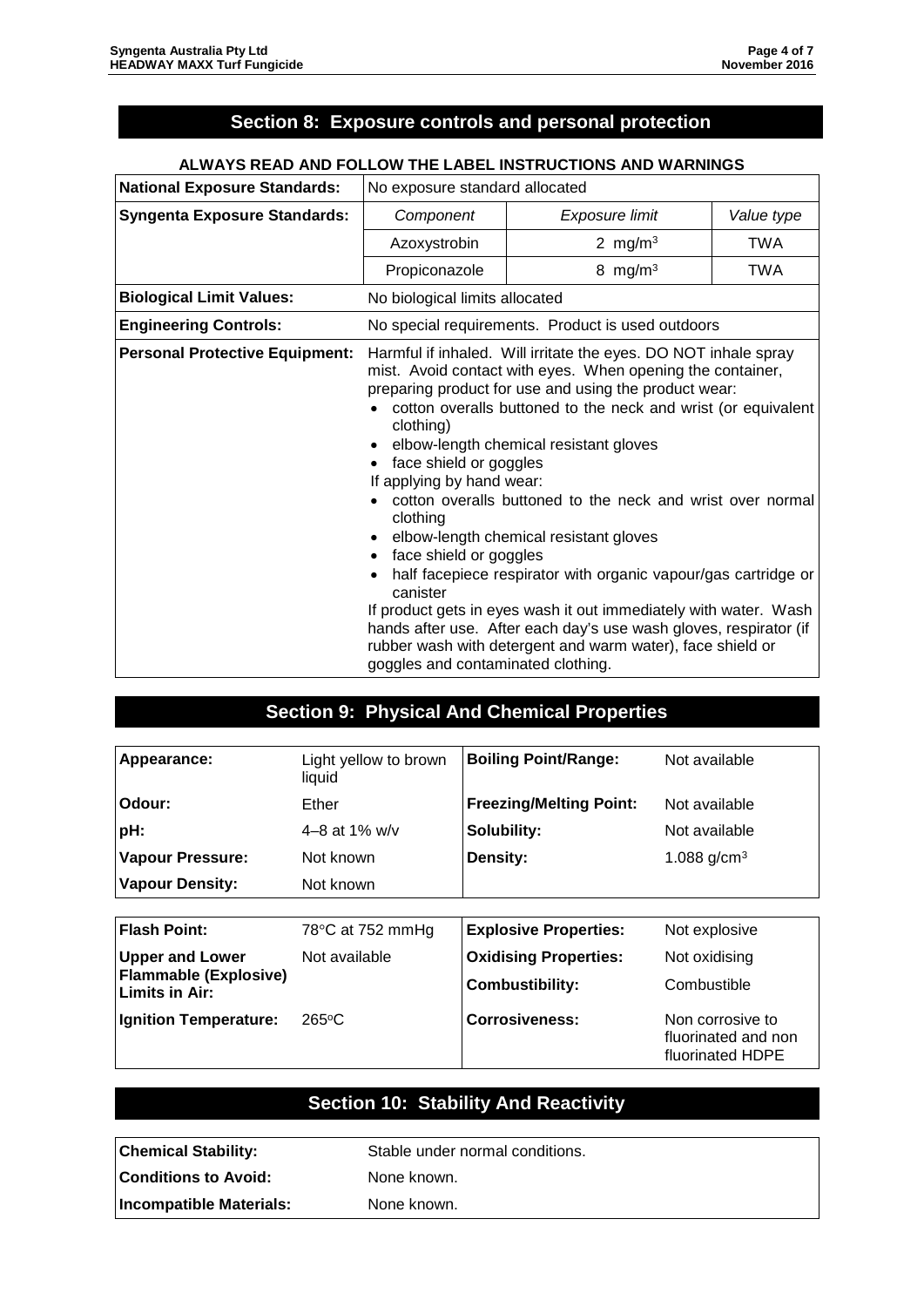| <b>Hazardous Decomposition</b> | Combustion or thermal decomposition will evolve toxic and |
|--------------------------------|-----------------------------------------------------------|
| Products:                      | irritant vapours.                                         |
| <b>Hazardous Reactions:</b>    | None known. Hazardous polymerization does not occur.      |

## **Section 11: Toxicological Information**

| <b>Health Effects from Likely Routes of Exposure:</b> |                                                                                                                                                                                                                                                                                                                                                                                                                                                                                                                                                         |                                                                                                                                                                   |  |
|-------------------------------------------------------|---------------------------------------------------------------------------------------------------------------------------------------------------------------------------------------------------------------------------------------------------------------------------------------------------------------------------------------------------------------------------------------------------------------------------------------------------------------------------------------------------------------------------------------------------------|-------------------------------------------------------------------------------------------------------------------------------------------------------------------|--|
| Acute:                                                | <b>Oral toxicity:</b>                                                                                                                                                                                                                                                                                                                                                                                                                                                                                                                                   | <b>LOW TOXICITY</b><br>Tests on rats indicate this product has a low toxicity following<br>single doses of undiluted product<br>$(LD_{50} = 2,176 \text{ mg/kg})$ |  |
|                                                       | <b>Dermal toxicity:</b>                                                                                                                                                                                                                                                                                                                                                                                                                                                                                                                                 | <b>LOW TOXICITY</b><br>Tests on rats indicate this product has a low toxicity following<br>skin contact with undiluted product<br>$(LD_{50} > 5,050$ mg/kg)       |  |
|                                                       | Inhalation:                                                                                                                                                                                                                                                                                                                                                                                                                                                                                                                                             | <b>LOW TOXICITY</b><br>Tests on rats indicate this product is not harmful due to<br>inhalation of undiluted product<br>$(LC_{50}$ (4 hour) > 2.68 mg/L            |  |
|                                                       | <b>Skin irritation:</b>                                                                                                                                                                                                                                                                                                                                                                                                                                                                                                                                 | <b>NON IRRITANT</b>                                                                                                                                               |  |
|                                                       | Eye irritation:                                                                                                                                                                                                                                                                                                                                                                                                                                                                                                                                         | <b>MODERATE IRRITANT</b>                                                                                                                                          |  |
|                                                       | Sensitisation:                                                                                                                                                                                                                                                                                                                                                                                                                                                                                                                                          | <b>NOT A SENSITISER</b>                                                                                                                                           |  |
| <b>Chronic:</b>                                       | Azoxystrobin and propiconazole technical have been extensively tested on<br>laboratory mammals and in test tube systems. No evidence was obtained of<br>mutagenic, carcinogenic, teratogenic neurotoxic or reproductive effects.<br>tetrahydro-2-furylmethanol: Reproductive toxicity - Assessment: Clear evidence of<br>adverse effects on development, based on animal experiments., Some evidence of<br>adverse effects on sexual function and fertility, based on animal experiments.<br>sexual function and fertility, based on animal experiments |                                                                                                                                                                   |  |

## **Section 12: Ecological Information**

The following information is based on test results obtained with a similar product:

| <b>Ecotoxicity:</b>                         | Toxicity to fish:                                                                                                    | <b>Slightly toxic to fish</b><br>Cyprinus carpio (carp):<br>$LC_{50} = 10.7$ mg/L, 96h                                                    |
|---------------------------------------------|----------------------------------------------------------------------------------------------------------------------|-------------------------------------------------------------------------------------------------------------------------------------------|
|                                             | Toxicity to daphnia<br>and other aquatic<br>invertebrates:                                                           | Slightly toxic to aquatic invertebrates<br>Daphnia magna (Water flea):<br>$EC_{50} = 2.2$ mg/L, 48 h                                      |
|                                             | Toxicity to algae:                                                                                                   | Moderately toxic to algae<br>Pseudokirchneriella subcapitata (green algae):<br>$E_bC_{50} = 2.6$ mg/L, 72 h; $E_rC_{50} = 9.4$ mg/L, 72 h |
| <b>Persistence and</b><br>Degradability:    | Azoxystrobin and propiconazole are both stable in water<br>Azoxystrobin and propiconazole are not persistent in soil |                                                                                                                                           |
| <b>Mobility</b>                             | Azoxystrobin has low to very high mobility in soil<br>Propiconazole has low to medium mobility in soil               |                                                                                                                                           |
| <b>Environmental Fate</b><br>(Exposure):    | Azoxystrobin and propiconazole are degraded by microbial action                                                      |                                                                                                                                           |
| <b>Bioaccumulative</b><br><b>Potential:</b> | Azoxystrobin has a medium potential to bioaccumulate<br>Propiconazole has a low to medium potential to bioaccumulate |                                                                                                                                           |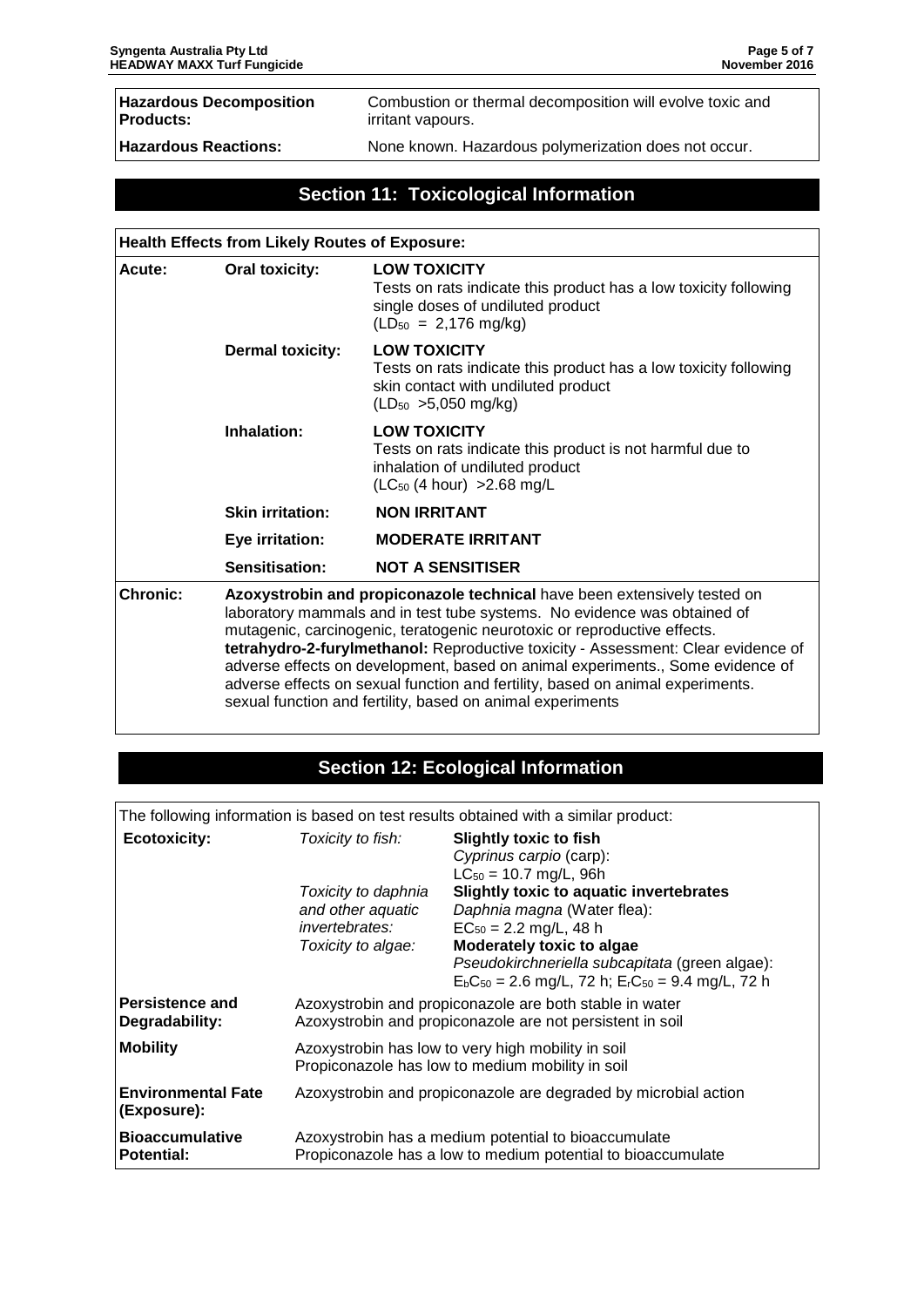| <b>Section 13: Disposal Considerations</b>                     |                                                                                                                                                                                                                                                                                                                                                                                                                                                                                                                                                                                                                  |  |
|----------------------------------------------------------------|------------------------------------------------------------------------------------------------------------------------------------------------------------------------------------------------------------------------------------------------------------------------------------------------------------------------------------------------------------------------------------------------------------------------------------------------------------------------------------------------------------------------------------------------------------------------------------------------------------------|--|
|                                                                |                                                                                                                                                                                                                                                                                                                                                                                                                                                                                                                                                                                                                  |  |
| <b>Disposal Methods and</b><br><b>Containers:</b>              | Triple or preferably pressure rinse containers before disposal. Add rinsings<br>to spray tank. DO NOT dispose of undiluted chemicals on site. If recycling,<br>replace cap and return clean containers to recycler or designated collection<br>point. If not recycling, break, crush or puncture and bury empty containers<br>in a local authority landfill. If no landfill is available, bury the containers<br>below 500 mm in a disposal pit specifically marked and set up for this<br>purpose clear of waterways, desirable vegetation and tree roots. Empty<br>containers and product should not be burnt. |  |
| <b>Special Precautions</b><br>for Landfill or<br>Incineration: | Not applicable                                                                                                                                                                                                                                                                                                                                                                                                                                                                                                                                                                                                   |  |

# **Section 14: Transport Information**

| <b>LAND TRANSPORT</b><br><b>ADG</b> |                |                                         |                |
|-------------------------------------|----------------|-----------------------------------------|----------------|
| <b>UN Number:</b>                   | None allocated | <b>Packing Group:</b>                   | None allocated |
| <b>UN Proper Shipping</b><br>Name:  | None allocated | <b>Special Precautions</b><br>for User: | None allocated |
| Class:                              | None allocated | <b>Hazchem Code:</b>                    | None allocated |
| <b>Subsidiary Risk:</b>             | None allocated |                                         |                |

| <b>SEA TRANSPORT</b><br><b>IMDG</b> |                                                                                                      |                          |                   |
|-------------------------------------|------------------------------------------------------------------------------------------------------|--------------------------|-------------------|
| <b>UN Number:</b>                   | 3082                                                                                                 | <b>Subsidiary Risk:</b>  | None allocated    |
| <b>UN Proper Shipping</b><br>Name:  | <b>Environmentally Hazardous</b><br>Substance, Liquid, N.O.S.<br>(azoxystrobin and<br>propiconazole) | <b>Packing Group:</b>    | Ш                 |
| Class:                              | 9                                                                                                    | <b>Marine Pollutant:</b> | Marine polllutant |

| <b>AIR TRANSPORT</b><br>IATA - DGR |                                                                                                      |                         |                |
|------------------------------------|------------------------------------------------------------------------------------------------------|-------------------------|----------------|
| <b>UN Number:</b>                  | 3082                                                                                                 | <b>Subsidiary Risk:</b> | None allocated |
| <b>UN Proper Shipping</b><br>Name: | <b>Environmentally Hazardous</b><br>Substance, Liquid, N.O.S.<br>(azoxystrobin and<br>propiconazole) | <b>Packing Group:</b>   | Ш              |
| Class:                             | 9                                                                                                    |                         |                |

# **Section 15: Regulatory Information**

| <b>APVMA Product Number:</b>     | 63615 |
|----------------------------------|-------|
| <b>Poisons Schedule (SUSDP):</b> |       |